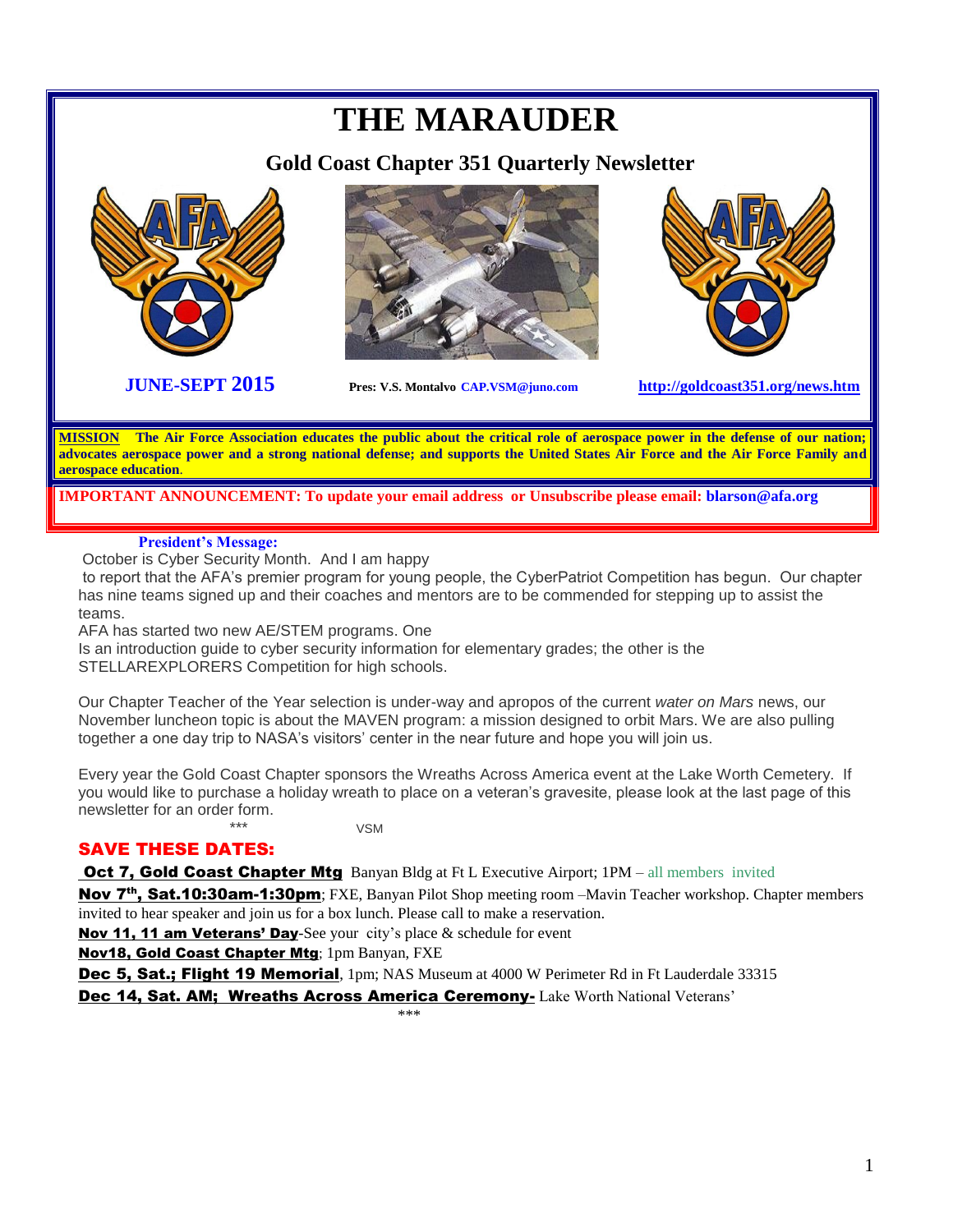## **Happy Birthday U.S. Air Force!**

September 18, 2015 was the 68th birthday of the U.S. Air Force as a separate service. One year prior to that, the Air Force Association was incorporated in Washington (D.C.) at the request of General Hap Arnold. Its main purpose then was to:

1. Promote Air Power

2. To support the cause of a separate Air Force

Among the founding members were Jimmy Doolittle and Jimmy Stewart (yes, the actor).

Fast forward and we are still around, "The Force Behind the Force" Our Mission today is:

- 1. Educate
- 2. Advocate
- 3. Support

There are over 200 local chapters nationally and 14 chapters in Florida. Our membership reached over 100 thousand until recently. Presently the membership stands at approximately 92,000.

These comments were sent, courtesy of Rodrigo Huerta, Lt Col, USAF, (Ret.) and President of the AFA Miami-Hempstead Chapter. He mentioned that he couldn't think of a better way to celebrate than to watch the Air Force Band video at the following link: **www.facebook.com/USAFBand/video/1015303971091121/**



Ms Knudsen, a "STEM 2 STEAM" Lead Teacher at Parkway Middle School in Lauderhill was a presenter at the South Florida Gifted & Talented Symposium this September 2015. As a STEM teacher, Ms Knudsen takes a technologically intensive approach to collaborative training with peer teachers for inquiry and project based instruction on atmospheric & geological science and meteorology, rocketry, and civil engineering. Ms K's innovative hands-on projects which are always based on the students' research, this year were focused on the students' use of recycling materials for the projects, hence the name, "Art Engineering".

At her breakout sessions, Ms Knudsen introduced one of her class programs: The Global Explorer Program in which her students in teams of four flew their virtual trip around the world using research and resources to identify endangered wildlife, ecosystems and climate change in an ever-changing coastal environment & their resulting art work.

The attending teachers were genuinely interested in the display of art work samples made from recycled materials of Ms K.'s various projects.

Ms Knudsen provided information on working website where educators could get free materials which included Civil Air Patrol and the Air Force Association websites.

 $***$ 

### **FROM MILT MARKOWITZ MEMOIRS:**

Our AFA chapter has had a close affiliation with the Women Air Service Pilots (WASPS) of World War II for years in our area. When we were putting on Air Shows some time back, they usually had a table set up so that they could help promote their activities along with other groups. More recently, we have coordinated some of our programs with them.

 The first time I ever met a WASP was at Harlingen Army Air Field in Harlingen, Texas. It was September of 1944. I had been assigned for training as a co-pilot in the B-24, four engine Liberator bomber. Harlingen was a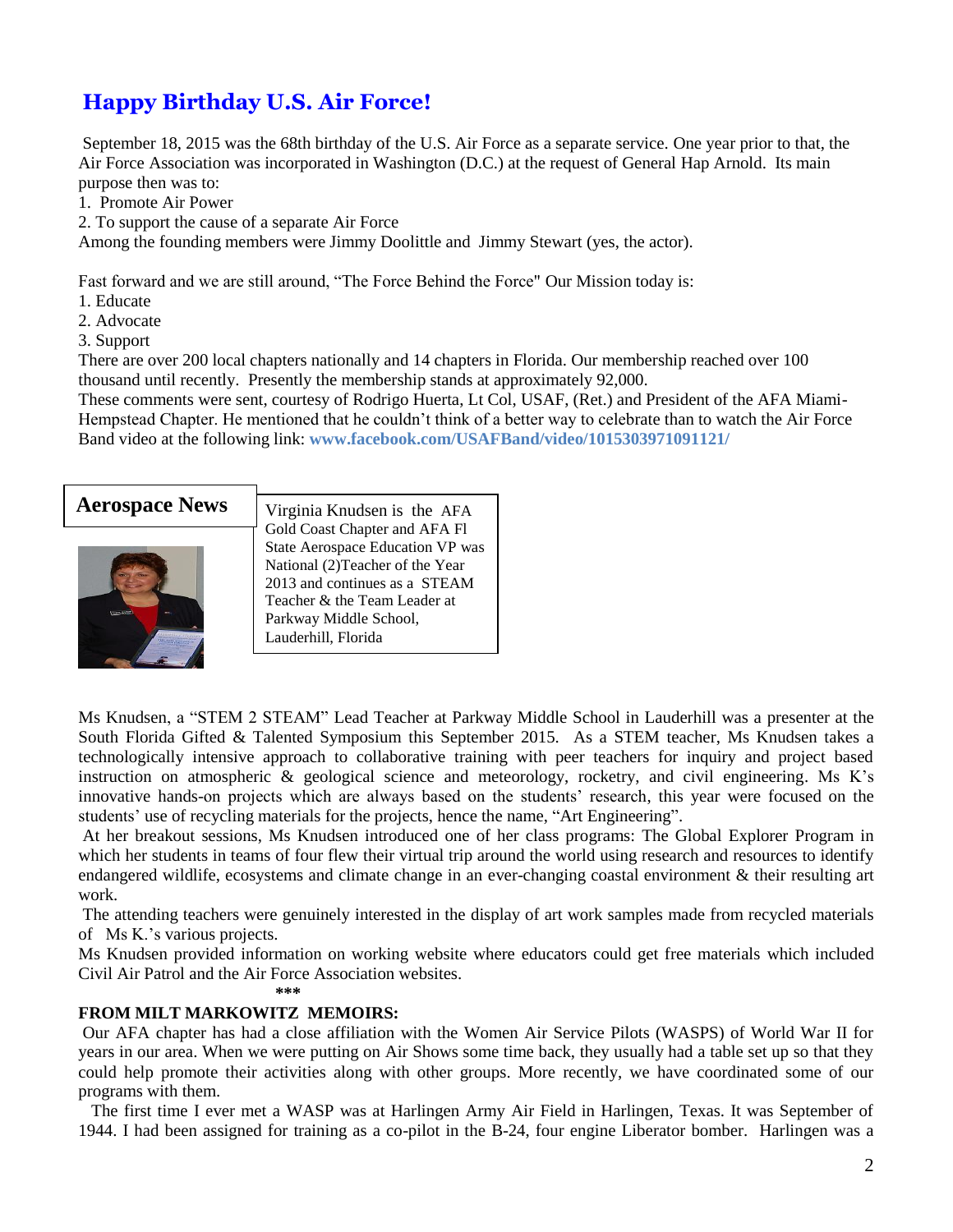gunnery school and the military pilots flying training missions for the gunners were instructor pilots for the new copilots. Flying the tow-target planes were WASPS. They flew alongside the bomber, usually in an A-26 Douglas Invader and our gunners fired their machine guns at the targets. Each of the bullets fired from the bomber were painted a different color so that when the target was dropped, the hits by each gunnery student could be scored.

One night at the "O" Club, being 19 years of age and feeling very proud of my status as an Air Corps officer, sporting shiny pilot wings, I approached a very attractive young lady in WASP uniform, and announced that I was flying the B-24. "Oh", she replied, "I've got about 1200 hours in those things". In those days, we referred to that kind of situation as "...getting shot down." I suspect it would be the same today.

\*\*\*\*

**THE NATIONAL VETERANS GOLDEN AGE** *GAMES held in Omaha during the month of August this year hosted more than 800 athletes, all veterans. The competition covered track, field, cycling, shuffleboard, horseshoes, golf, swimming, bowling, badminton, dominoes, checkers, table tennis, nine ball and racquetball.. This week long games event is coordinated through the Department of Veterans affairs Recreational Therapy Department. It is open to all veterans over age 55, who use the VA Health care system. Veterans train and* 

*fundraise throughout the year to help make their participation possible. The games have an opening start with the lighting of a torch and close with a ceremony just like International Olympic Games.*

*Veterans agree that the many friendships formed during this time are lifelong experiences .*



Veteran Loretta Young a member of Gold Coast Chapter 351 received medals in track/1 mile powerwalk, bowling and shotput and discus events. On behalf of her team she sends many thanks to all who supported them.

#### **OUR PARTNERS ARE SPECIAL. THEY SUPPORT OUR CHAPTER! Please support them**

 **EXCELLENT REACH, INC. Ft. Lauderdale, FL Youth Aviation & Leadership Program Consultations [excellentreach@gmail.com](mailto:excellentreach@gmail.com)**

 **BANYAN AIR SERVICE Ft. Lauderdale, FL 1635 NW 51st Place; Ft Lauderdale, Fl 33309 800-200-2031 954-491-3170 [www.banyanair.com](http://www.banyanair.com/)**

> **FRAMER FLYING SCHOOL Pompano Airpark, Pompano Beach Fred Perry, CEO 954-946-4400 [Fred.Perry@learntof](mailto:%20%20%20%20%20%20%20%20%20%20%20%20%20%20%20%20%20%20%20%20%20%20%20%20%20%20%20%20%20%20%20%20%20%20%20%20%20%20%20%20%20%20%20%20%20%20Fred.Perry@learnto)lycenters.com**

VSMontalvo Gold Coast Chapter President [cap.vsm@juno.com](mailto:cap.vsm@juno.com) Leo Gray, Lt Col, USAF (ret) Vice President Joseph Roberts, Treasurer Loretta Young, Veteran Affairs Robert Marks, Government Affairs Bob Morris, Membership Thaddeus Hamilton, AFA News